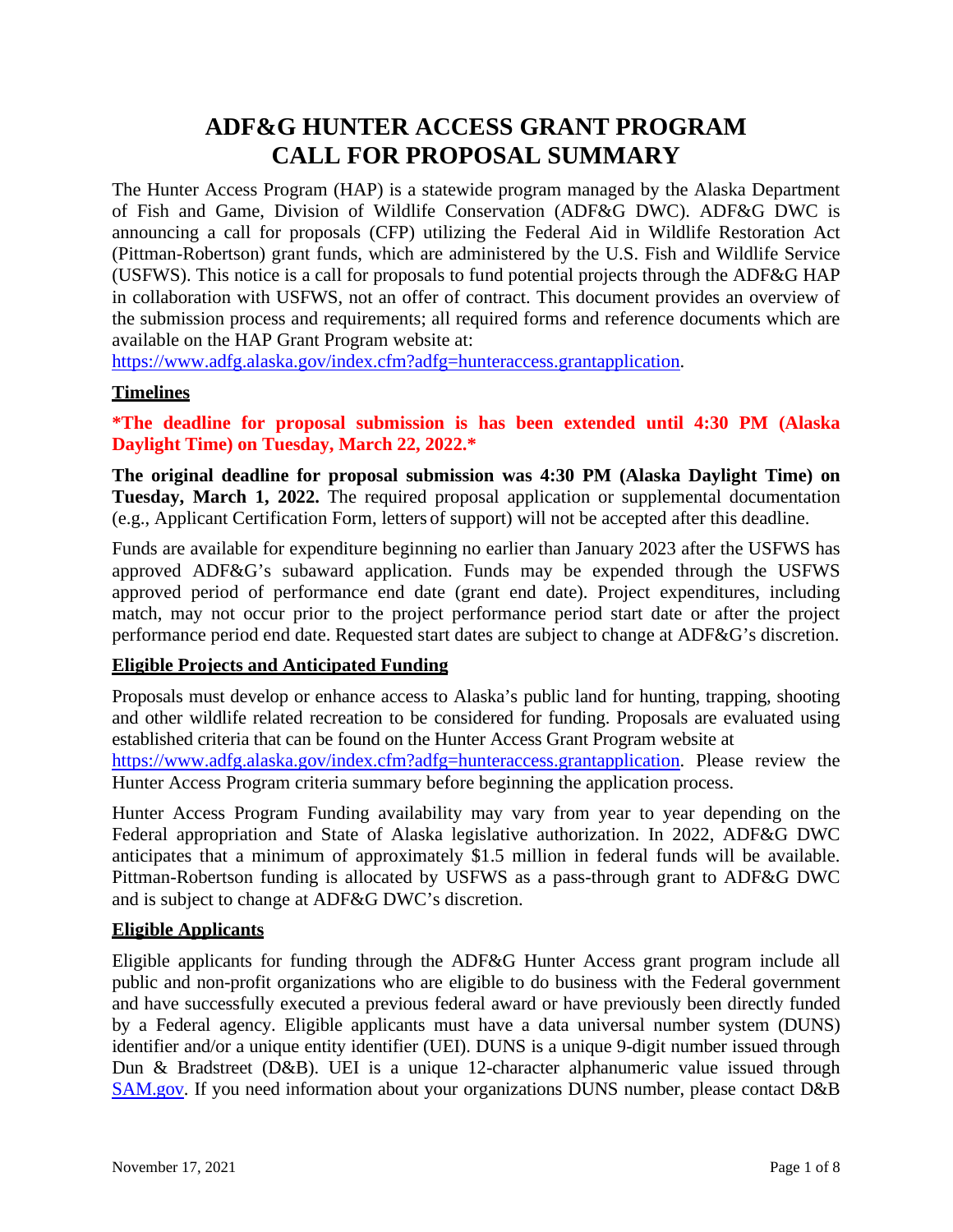or visit their website [\(https://dnb.com\)](https://dnb.com/). Or, if you need information about your organizations UEI number, please visit [SAM.gov.](https://sam.gov/content/home) Eligible applicants must also register their DUNS/UEI number with the System for Award Management (SAM) website at [https://SAM.gov](https://sam.gov/) and ensure that the organizations' DUNS/UEI number is publicly accessible in the search records.

The DUNS number will remain the authoritative identifier until April 3, 2022. Starting April  $4<sup>th</sup>$ , 2022 DUNS numbers will be replaced with UEI. Please submit the DUNS and UEI number with the application if your organization currently has both. Organizations awarded Hunter Access grant funds must keep their SAM.gov registration active for the duration of the grant. Eligible entities also must not be barred or suspended from participation in federal assistance programs. Federal agencies must have the authority to receive Wildlife Restoration federal funds and be prepared to provide match using non-federal sources (a federal applicant should contact the Hunter Access Program coordinator with questions regarding match and document the appropriate U.S. Code with the application).

#### **Submission Instructions**

All required forms, reference documents, and a budget template may be obtained online at: [https://www.adfg.alaska.gov/index.cfm?adfg=hunteraccess.grantapplication.](https://www.adfg.alaska.gov/index.cfm?adfg=hunteraccess.grantapplication)

Applicants must submit complete proposal applications via email. All documents required for proposal application must be submitted via one single email **date stamped no later than Tuesday, March 22 at 4:30 PM Alaska Daylight Time**. Please email your proposal form and all required documents to [DFG.DWC.HunterAccess@alaska.gov.](mailto:DFG.DWC.HunterAccess@alaska.gov)

If your documents are too large to be sent via email, please send a message to the email address above stating this. Mail a paper copy of your proposal form and all required documents via the US Post Office to:

Alaska Department of Fish and Game Division of Wildlife Conservation SWP Hunter Access Grant Program Attn: Katie Sechrist 333 Raspberry Road Anchorage AK 99518

If mailing a proposal application package, the **post mark stamp must be dated on or before Tuesday, March 22, 2022**.

At a minimum, the following documents must be included in your application packet:

- 2022 Hunter Access Program Project Proposal Form (hereafter referred to as the Proposal Form) including any maps or other geographic aids;
- 2022 Hunter Access Program Budget Spreadsheet (hereafter referred to as the Budget Spreadsheet);
- 2022 Hunter Access Program Applicant Certification Form (one for each entity contributing an investigator to the project);
- Hunter Access Program Federal Grant Management Capabilities Survey (one for the single entity proposed to receive grant funding in the budget except for State of Alaska and federal agencies);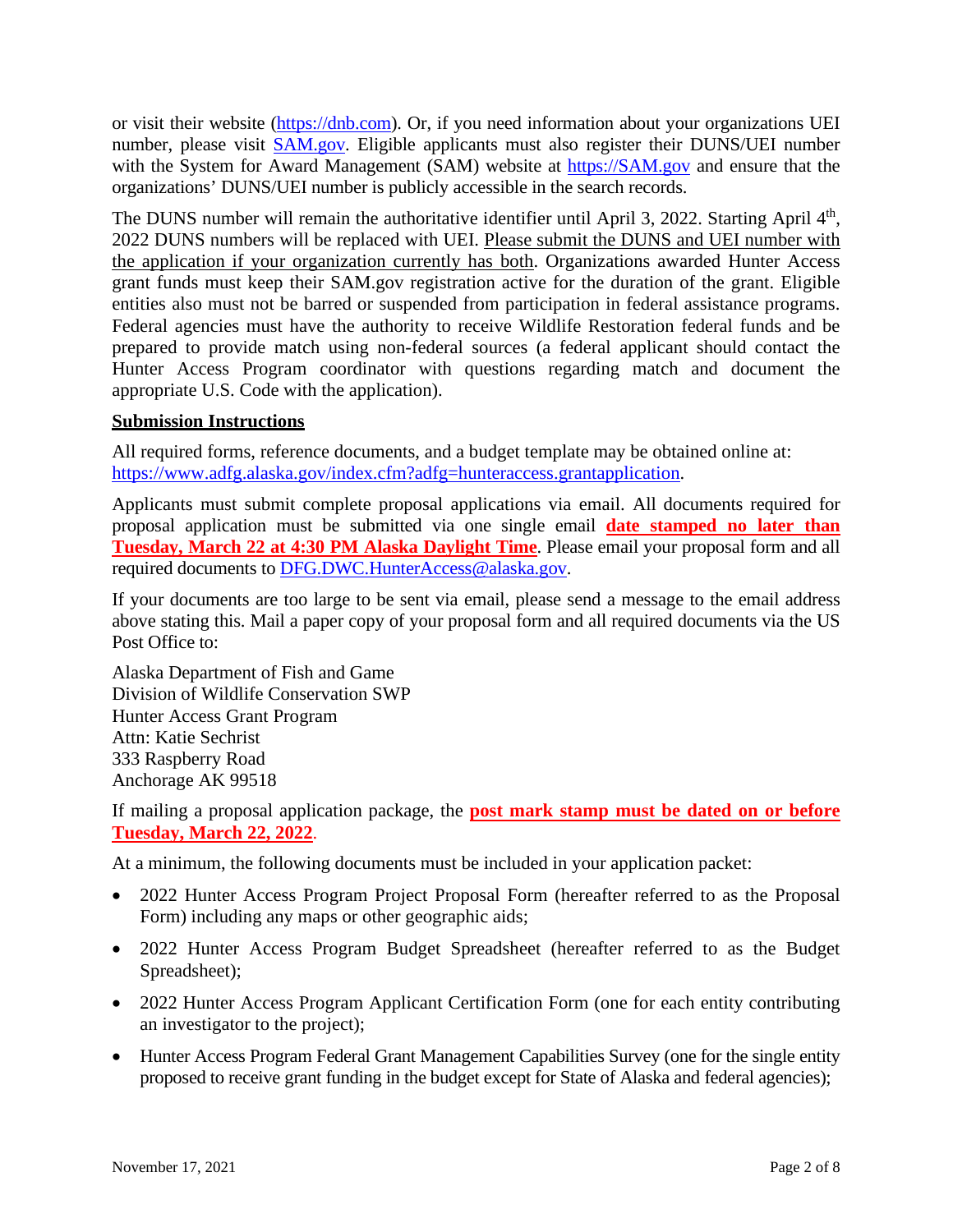- Hunter Access Program Debarment and Suspension Certification Form;
- If applicable, an endorsement letter on letterhead from the public land management entity if the entity requesting funding is not the public land manager of the proposed project site(s). If the land management entity will not provide an endorsement letter, please describe in detail who the land management entity is and why they were unable to provide an endorsement letter.

Additional documents may be necessary depending on the nature of your proposal and the organization(s) involved (e.g., Third Party Match Contributor, Volunteer Match, 10% De Minimis Indirect Rate). All additional forms are available on the Hunter Access Program website.

Prior to proposal submission, applicants should review all Hunter Access Program material including the criteria summary, invoicing policies/procedures, and match guidance available at [https://www.adfg.alaska.gov/index.cfm?adfg=hunteraccess.grantapplication.](https://www.adfg.alaska.gov/index.cfm?adfg=hunteraccess.grantapplication) Please contact the Hunter Access Program coordinator with questions regarding in-kind (non-cash) match and to determine the appropriate form.

#### **Responsiveness Criteria**

To be responsive to this CFP, the proposal must meet the following criteria:

- $\checkmark$  Be relevant to the Hunter Access Program criteria found in the criteria summary
- $\checkmark$  Include a single completed 2022 Proposal Form and Budget Spreadsheet [the Proposal Form may not exceed 30 pages in length, including references; deviations from the standard formatting (e.g., font other than Times New Roman, font size less than 12 point, margins  $\lt$ 1") to meet the overall length limit are not allowed]
- $\checkmark$  Include a signed 2022 Hunter Access Program Applicant Certification Form for each entity contributing an investigator to the project
- $\checkmark$  Include sufficient non-federal match in the Budget Spreadsheet
- $\checkmark$  If applicable, include a signed Hunter Access Program Third Party Match Contributor Form for any third-party match contributors (i.e., entities not contributing an investigator to the project) if needed to meet minimum match requirements
- $\checkmark$  Include a Hunter Access Program Federal Grant Management Capabilities Survey and associated documents required therein for the entity proposed to receive funding (except State of Alaska and federal entities)
- $\checkmark$  Include a Hunter Access Program Debarment and Suspension Certification Form and attachment if required therein for the entity proposed to receive funding (except State of Alaska and federal entities)
- $\checkmark$  If applicable, include an endorsement letter on letterhead from the public land management entity (see submission instructions section of this document)
- $\checkmark$  Be compliant with current or previous Hunter Access Program projects (ADF&G DWC reserves the right to reject proposals from entities that are out of compliance with current or previously funded Hunter Access Program projects; this may include entities that failed to provide timely invoices, match reports, performance reports, or other required materials)

Nonresponsive proposals will not be considered for funding. After the responsiveness review process, if you believe that the ADF&G Hunter Access Program has made an error and incorrectly considered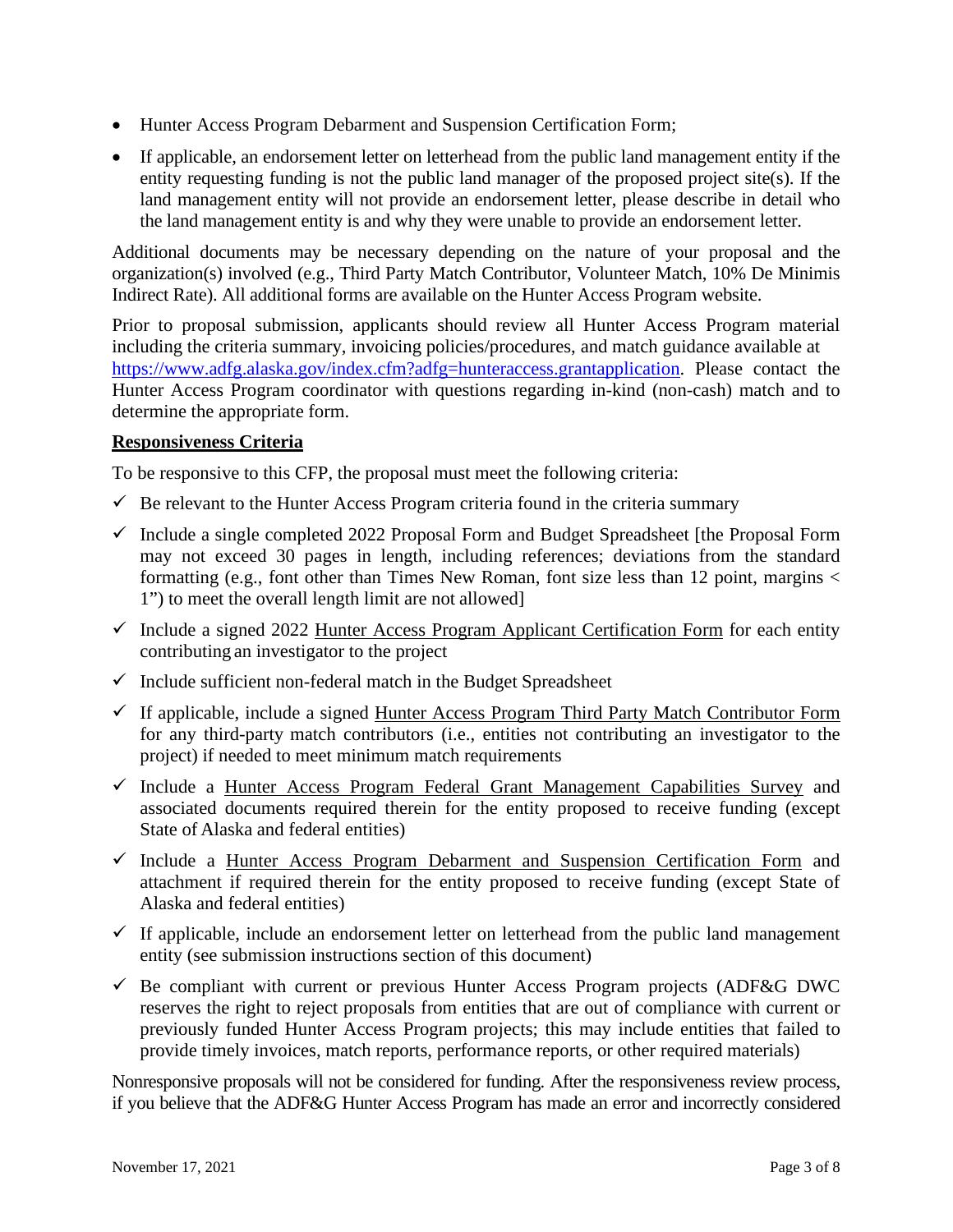your proposal as nonresponsive, you may submit a written appeal to Katie Sechrist with ADF&G DWC at [katie.sechrist@alaska.gov n](mailto:katie.sechrist@alaska.gov)o later than 10 days after you receive notice of nonresponsiveness. Please note that the ADF&G Hunter Access Program will not consider any additional information (including new, revised, or supplemental documentation) that was not included in the proposal submission before the close of the CFP in order to meet the responsiveness criteria.

#### **Federal Grant Management Capabilities Survey**

Hunter Access Program staff will evaluate the federal grant management capabilities for all entities other than State of Alaska and federal agencies. ADF&G DWC reserves the right to reject proposals from entities that are deemed as having excessive liabilities in their business or financial systems, internal controls, and/or skills and experience related to managing federal funds. If an entity proposed to receive funding is rejected on these grounds, the proposal is rejected.

Examples of negative factors affecting an applicant's risk rating include:

- Lack of a recent audit
- Inability to repay disallowed costs
- Lack of experience in one or more federal compliance areas (e.g., matching/cost sharing, allowability of costs and activities, reporting, cash management, equipment and property management, procurement, suspension/debarment)
- Lack of written personnel, procurement, property management, or travel policies and procedures that are consistent with federal requirements
- Failure to demonstrate an understanding of applicable federal regulations
- Lack of personnel training and experience relative to federal grants management

# **Match**

**A 25% non-federal match is required.** Non-federal match of 25% must be documented for each proposal submitted for funding (e.g., a project with a total Hunter Access-funded budget of \$75,000 requires a \$25,000 non-federal match for a total project cost of \$100,000). Target (shooting) range proposals must be capable of providing 25% non-federal match, however if selected for award there is potential that less match (10%) would be required. Match can be "frontloaded" (i.e., the majority of match expenditures occur at the beginning of the project), but match can't be "back-loaded." Applicants will not score higher for showing more than the required 25% match; the scoring criteria does not consider match amounts and applicants will need to remove any excess match from budget tables and budget narratives in successful proposals.

Third-party match contributors must fill out and submit the Hunter Access Program Third Party Match Contributor Form with the proposal application by the closing date/time of the CFP or the third-party match will be removed from the match budget, which may lead to insufficient match and a nonresponsive proposal. Third parties are entities that do not contribute an investigator to the project.

The Hunter Access Program will perform rigorous reviews of match expenses throughout the life of funded projects. It is critical that applicants understand federal and Hunter Access Program match requirements prior to submitting a proposal under this CFP. Please see the match guidance document at<https://www.adfg.alaska.gov/index.cfm?adfg=hunteraccess.grantapplication> for more information.

# **Indirect Rates**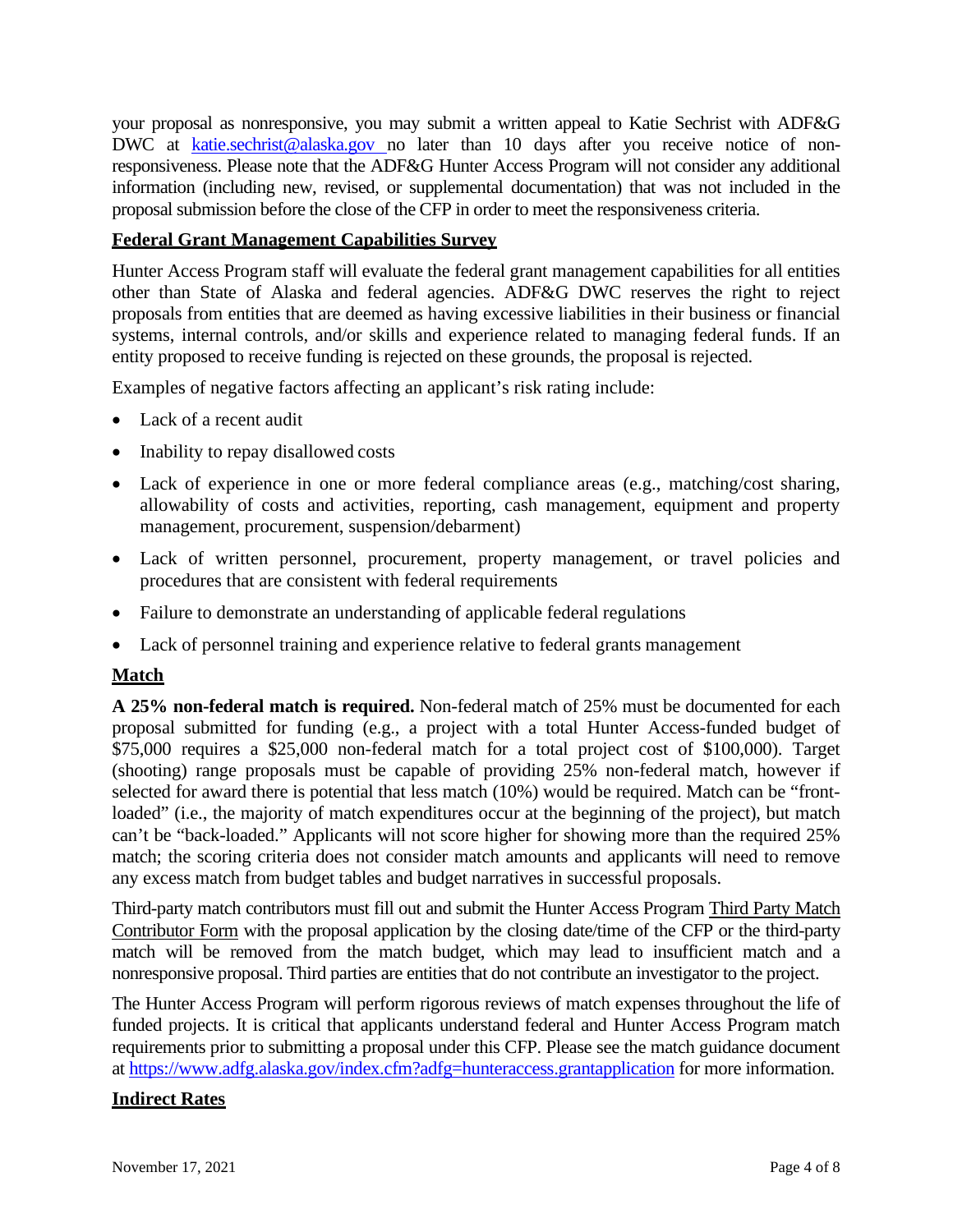#### *Nonfederal entities with NICRAs*

Applicants with a current federally negotiated indirect cost rate agreement (NICRA) may include their indirect rate in their budget. Documentation (i.e., the federally approved rate letter) will be required if your proposal is selected for award.

#### *Federal Entities*

If selected for award, federal entities will be required to submit a memo on agency letterhead (or comparable documentation) that provides their current indirect rate in order to include indirect costs in their budget.

#### *Nonfederal entities without NICRAs*

Except for governmental organizations that receive more that \$35 million in direct federal funds, any nonfederal entity that has never received a NICRA may choose to include a de minimis indirect rate of 10% of modified total direct costs (MTDC) in their budget. Costs incurred by the organization must be consistently charged as either indirect or direct costs but may not be double charged or inconsistently charged as both. If used, this methodology, once elected, must be used consistently for all federal awards until such time as the entity chooses to negotiate for a rate. Applicants wishing to use the 10% rate should submit a signed Hunter Access Program 10% De Minimis Indirect Rate Form as their indirect rate documentation with their application. MTDC include all direct salaries and wages, applicable fringe benefits, materials and supplies, services, travel, and subawards and subcontracts up to the first \$25,000 of each subaward or subcontract (regardless of the period of performance of the subawards and subcontracts under the award). MTDC excludes equipment, capital expenditures, rental costs, and the portion of each subaward and subcontract in excess of \$25,000.

#### *Entities with expired NICRAs/governmental organizations receiving more than \$35 million in federal funds*

If an entity has previously received a NICRA but does not have a current approved or proposed NICRA, or is a governmental organization that receives >\$35 million in direct federal funds and lacks a NICRA, indirect may not be included in its budget.

#### *Entities with proposed NICRAs*

If an entity has applied for, but not yet received, a NICRA, the proposed indirect rate may be included in the proposal. Documentation of the proposed rate should be included with your application. If the project incurs expenses prior to receiving a NICRA, indirect will not be paid until the NICRA is received and the Hunter Access Program has been provided a copy. If the rate is not approved by the end of the project period, indirect costs will not be reimbursed, and budgeted indirect costs may not be moved to other line items.

#### **Administrative Expenses**

The Hunter Access Program does not allow administrative or overhead expenses to be charged as direct (grant) expenses. Examples of typical administrative expenses are:

- Utilities
- Building maintenance or cleaning
- **Insurance**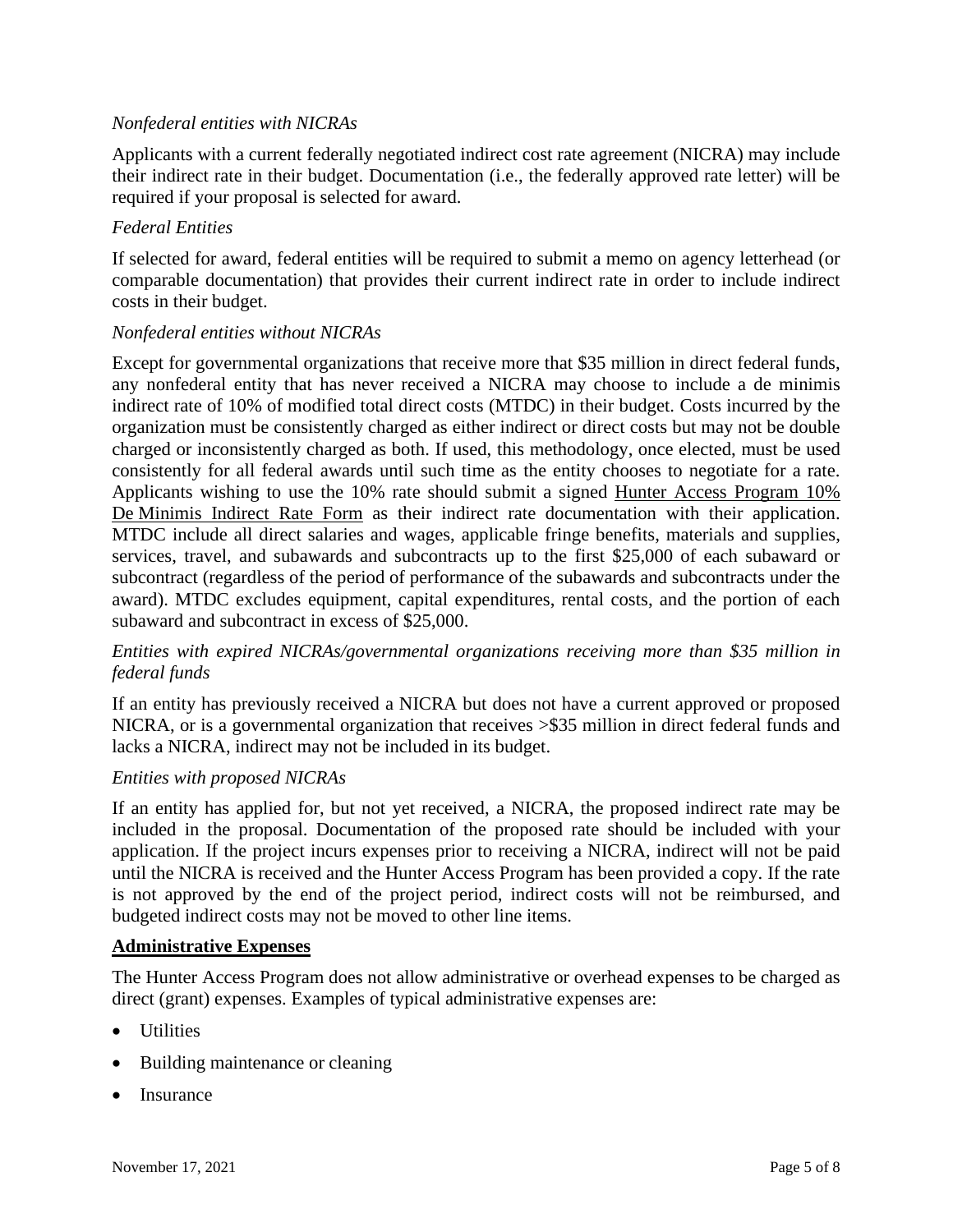- Telephone service
- Office supplies (e.g., folders, ink cartridges)
- Administrative staff
- Audit expenses (unless included in the proposal and approved)
- Legal expenses
- Equipment depreciation
- Other services or items shared between multiple projects or not directly related to the execution of the proposed project

#### **Proposal Form**

The purpose of the Proposal Form is to provide scorers with the information they need to evaluate the merits of the proposed project (based on the Hunter Access Program criteria summary [https://www.adfg.alaska.gov/index.cfm?adfg=hunteraccess.grantapplication\)](https://www.adfg.alaska.gov/index.cfm?adfg=hunteraccess.grantapplication) and compare it with others. The following list provides some of the information the Proposal Form should provide to reviewers:

- An understanding of the importance of the proposed project
- Clearly articulated objectives
- Anticipated benefits and results of the proposed project
- A clearly articulated approach for each objective
- A timeline of proposed project dates and milestones
- A description of environmental compliance status, if any, for proposed project activities
- A description of public support, if any, for the proposed project
- A description of the proposed project location (maps) and land ownership
- A detailed budget narrative that supports the budget spreadsheet

# **Administrative Pre-Review (Optional)**

Proposals submitted before midnight (Alaska Daylight Time) on February 8, 2022, will undergo an automatic courtesy administrative review by Hunter Access Program staff to determine its basic responsiveness to the requirements of the call as described in the "Responsiveness Criteria" section of this document.

Proposals submitted after this deadline are not eligible for administrative pre-review. Hunter Access Program staff will contact proposal investigators via the email(s) provided on the proposal form and either confirm basic responsiveness or list insufficiencies. Deficient proposals can then be corrected and resubmitted to Hunter Access Program staff before the CFP deadline to be considered responsive to the CFP. The contents of the final submission will be the official documents/information used for the final review. The scope of the administrative review is limited to the criteria outlined in the "Responsiveness Criteria" section above; thus, Hunter Access Program staff will NOT evaluate or provide suggestions to improve any other aspects such as: strengths and weaknesses of the proposal; grammar, spelling, punctuation, or mathematical errors; coherency, accuracy, completeness, clarity,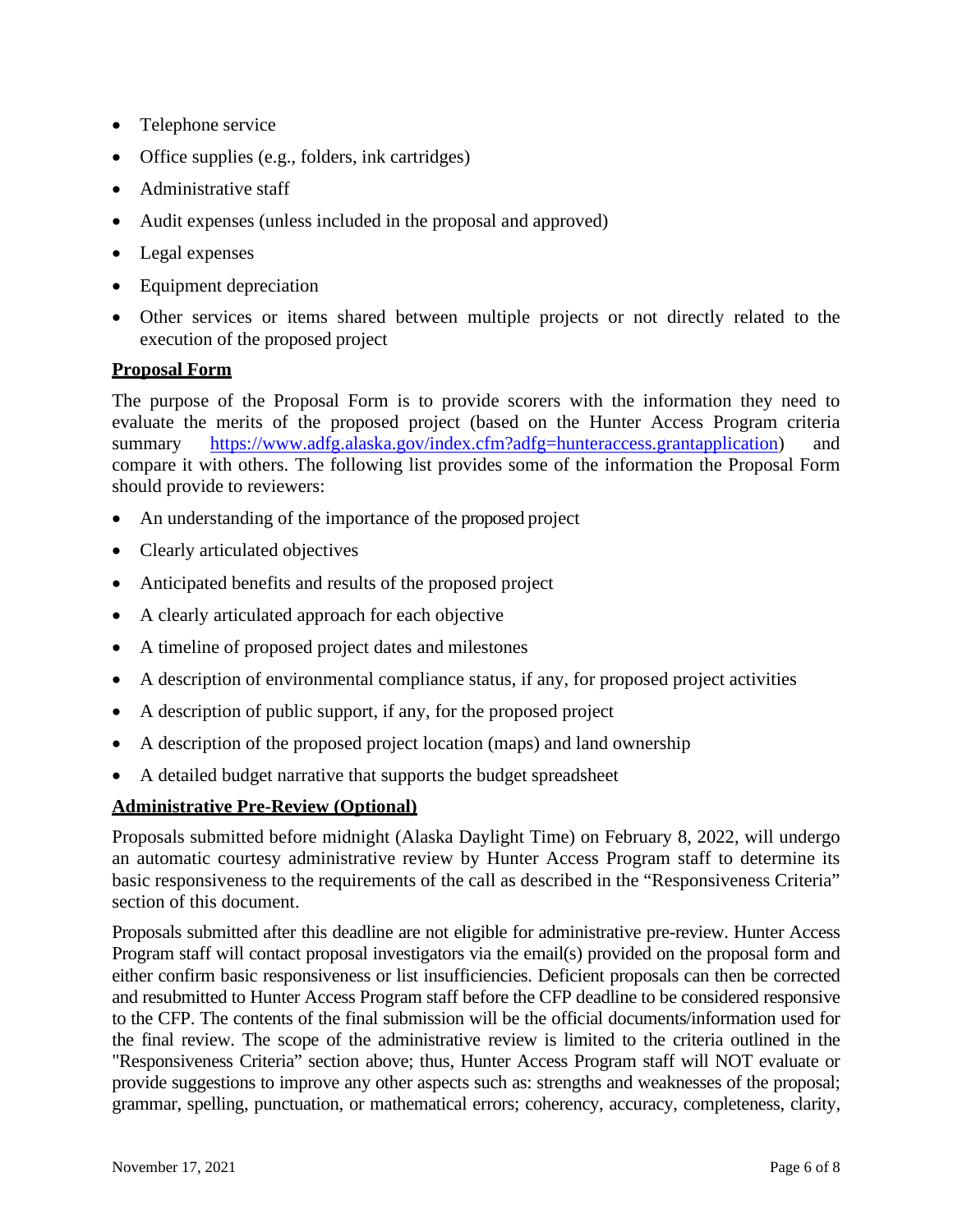or appropriateness of the proposal and budget documents; content of Federal Grant Management Capabilities Survey(s) and associated documents; or other qualitative characteristics. Since applicants will have the opportunity to revise documents after the pre-review, the Hunter Access Program encourages entities to utilize this service.

# **Audit Costs**

The objectives of Federal Aid audits are to determine whether costs incurred under grants to State fish and wildlife agencies were incurred in accordance with federal regulations. Entities expecting to be subject to federal single audit requirements may include a reasonably proportionate share of audit costs in their budget (2 CFR 200.425). Audit expenses not included in the proposal budget cannot be added at a later date.

# **Investigators**

Proposals must include a single principal investigator (PI) that is the grant subawardee and has primary responsibility for the project, including overall execution and reporting. However, if there is a cooperating entity (e.g. public land management entity) they must contribute a co-principal investigator (Co-PI) that shares responsibility for the project.

# **Additional Information**

- ADF&G reserves the right to allocate funding as necessary to avoid duplication, achieve maximum program benefits, allocate funds according to Hunter Access Program/Wildlife Restoration Fund priority, and achieve appropriate geographic coverage.
- The total request provided in the summary budget table in the Budget Spreadsheet will be the official amount requested in the proposal. The total provided in the summary match budget table in the Budget Spreadsheet (minus any disallowed third-party match) will be the official match amount. Please note that disallowed third-party match (i.e., third-party match not substantiated by a Hunter Access Program Third Party Match Contributor Form) may lead to insufficient match and a nonresponsive proposal.
- Proposals will be evaluated and scored by ADF&G Hunter Access Program staff in addition to other ADF&G Division of Wildlife Conservation staff. However, ADF&G reserves the right to make final determinations regarding which projects to fund and may negotiate with investigators on project duration, budget, and/or scope of work.
- Endorsement letters of support from public members, user groups, or other entities must be submitted at the time of application. Any organization named in your proposal as a collaborator or supporter that does not contribute a co-principal investigator to the project will not be considered a supporter unless that support is substantiated by a letter.
- For federal agencies submitting a proposal, federal salaries are only allowable for nonpermanent positions that were hired or retained specifically for the project or as contractual expenses. These proposals are subject to final approval by USFWS.
- Concurrent to this solicitation process, there may be other organizations soliciting proposals for funding. This CFP will not result in duplicative funding for the same proposed activities. If your proposal is selected for full funding in another entity's solicitation process, it will not receive funding under this CFP. If your proposal is selected for partial funding (some but not all of the proposed objectives) in another entity's solicitation process, those objectives not